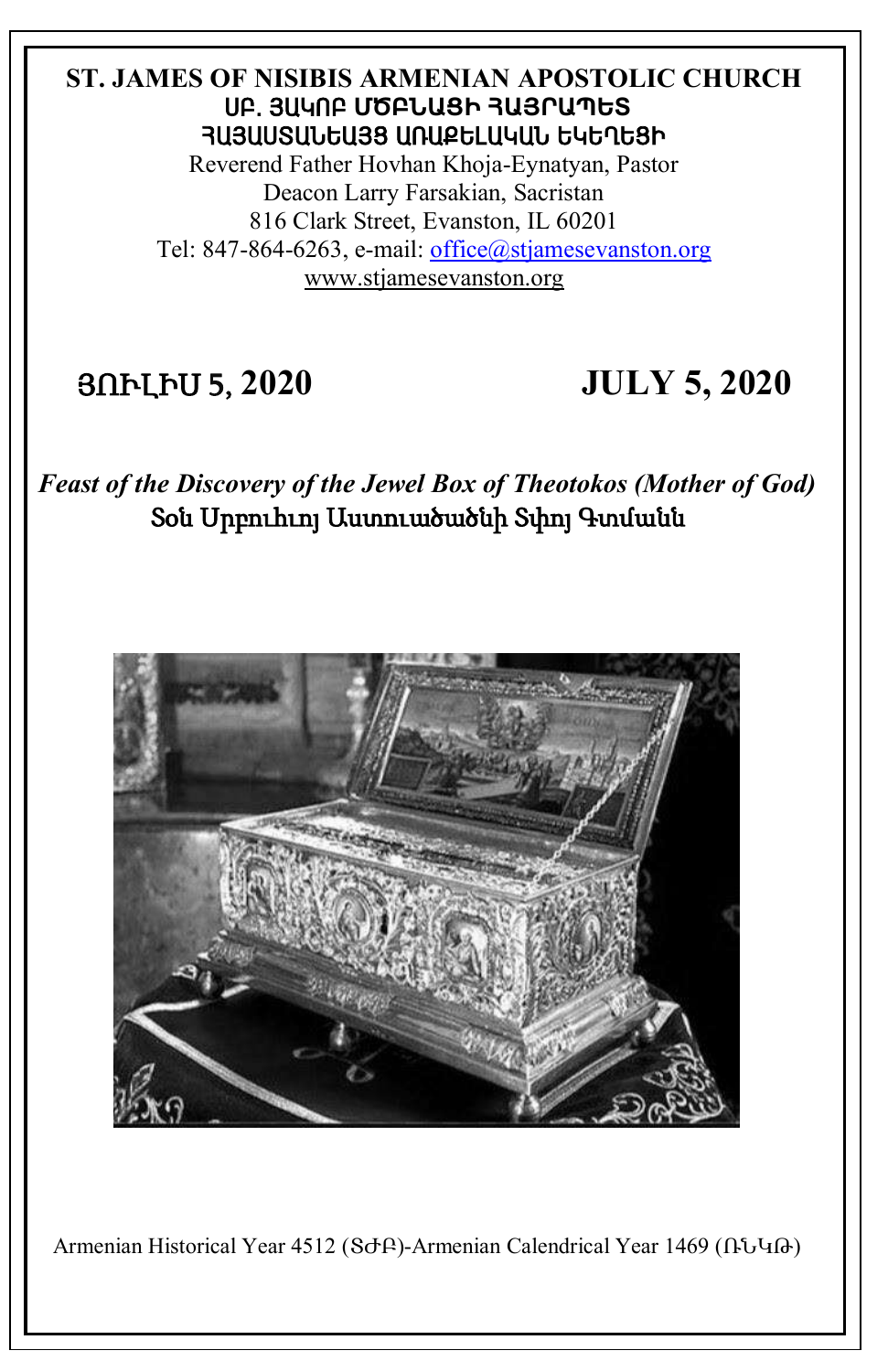## **SUNDAY, JULY 5, 2020 NO. 27/2020**

Night Service 9:00 AM Holy Badarak 10:00 AM

Bible Readings Isaiah 2:5-11; Romans 3:31-10:4; Matthew 13:24-30

## ԿԻՐԱԿԻ**,** ՅՈՒԼԻՍ **5, 2020**

Գիշերային ժամ 9:00 Սուրբ Պատարագ 10:00

Ընթերցումներ Եսայի 2:5-11; Հռոմեացիներուն 8:31-10:4; Մատթէոս 13:24-30



#### **REQUIEM SERVICE –** *HOKEHANKISD - ՀՈԳԵՀԱՆԳԻՍՏ* **For the souls of**  Ashod Baboorian Arman Kirakosyan Levon Haiki Abelyan

#### **PLEASE PRAY FOR OUR SICK**

-systemen

Alexander Adajian Saro Anbarchian Andre, Servant of God Naringul Caliscan Carolyn Conger Veronica Dadourian Sam Davidson Seda Dilanjian Rick Gergerian Vartges Goorji

Hoyle Green Michael Green Nargez Hamayak Fred Harburg Robert Lapointe Cassandra Mitchell Varvara Movsesyan Joy Nazarian Shirley Omartian Dn. Hagop Papazian

Nanci Perkhaus Sofia Petrosyan Antony Puckett Virgie Jandegian Saskowski Surpik Simon Vigen Ter-Avakian Milan Thakkar Terre Tuzzolino Kary Valenziano Carla Ziegler

*If you know of anyone that needs our special prayers, please call the church office (847) 864-6263 or Der Hovhan (847) 644-7389 so that their names can be included on this list or if a name should be removed.*

s valent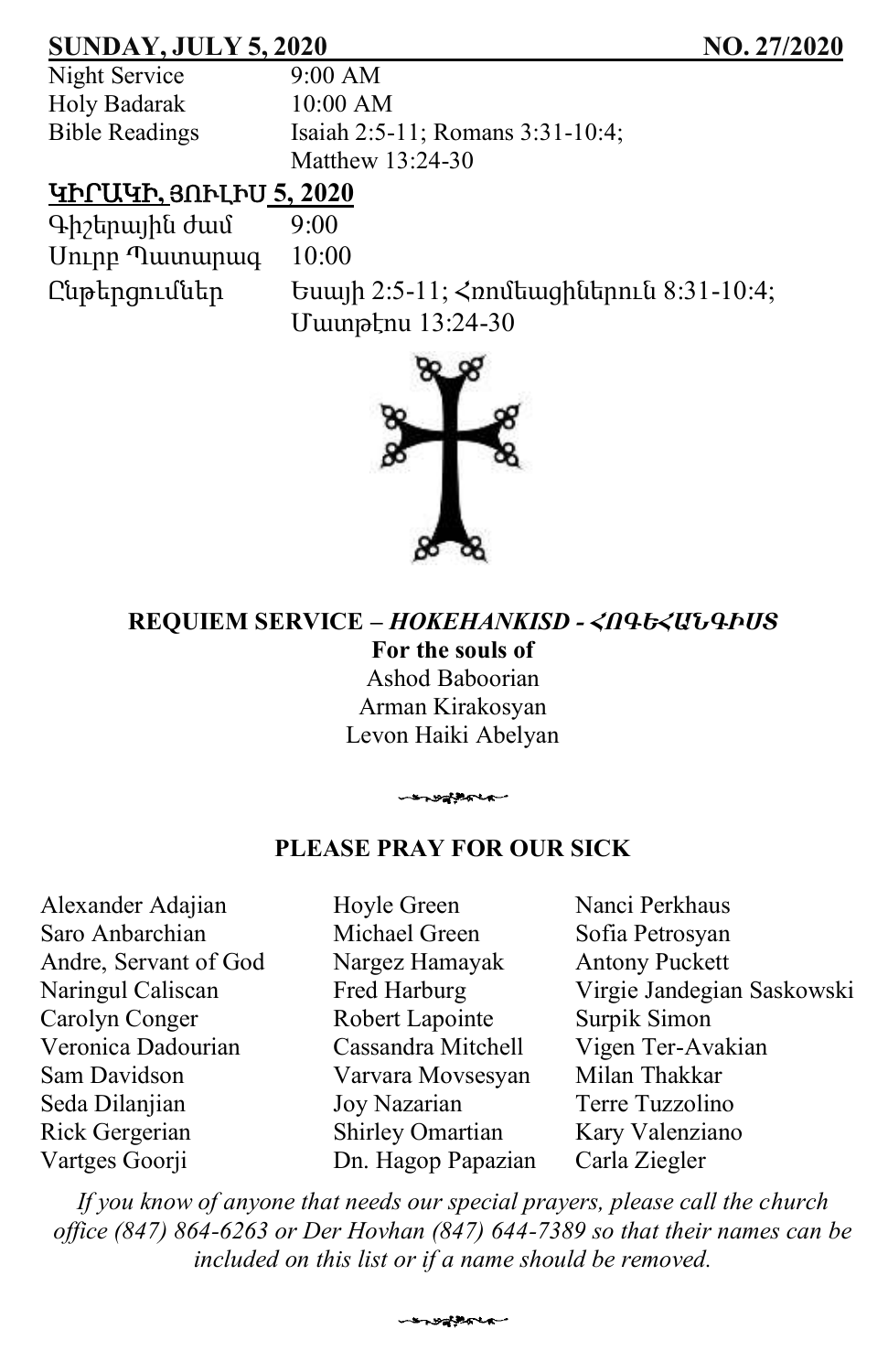#### **FEAST OF THE DISCOVERY OF THE JEWEL BOX OF THEOTOKOS (MOTHER OF GOD)**

Since there are no relics of the Holy Mother's earthly body [she was assumed into Heaven], her personal belongings became articles of pious devotion. As they were secretly kept during the time of persecution of the early church, they began to appear in later times. The Box of the Holy Mother, in which she kept her veil, was the second item discovered [the first was her belt]. According to tradition, two aristocratic brothers made a vow to go to the Holy Land. Many people were making pilgrimages to a certain Jewish woman's home where there was a box to which many miraculous cures were attributed. Through cunning, they were able to have another box made like the one they saw and switch it with the box of the Holy Mother. They returned to Constantinople where they were received with great ceremony and the box was placed in the Cathedral dedicated to the Holy Mother.

The Armenian Church celebrates this feast upon the order of the Catholicos Simeon from Yerevan, who accepted this tradition from the Greek Orthodox Church in the late 18th century.

#### **COMMEMORATION OF CHRIST'S TWELVE APOSTLES AND ST. PAUL THE THIRTEENTH APOSTLE**



The Twelve Apostles (Simeon (called Peter), Andrew, James, John, Philip, Bartholomew, Thomas, Matthew, James, son of Alphaeus, Thaddeus, Simon the Patriot and Judas Iscariot) chosen by Our Lord Jesus Christ were the first preachers of Christ's doctrine and of course witnesses to our Incarnate Lord. "Jesus called his twelve disciples together and gave them authority to drive out devil spirits and to heal every disease and every sickness" (Matthew 10:1).

Matthias replaced Judas Iscariot after Judas' betrayal and joined his eleven brothers. The apostles went to all the peoples of the world and faithfully preached Christ's message of love. They baptized their new converts in

the name of the Father, the Son and the Holy Spirit, thus becoming the founders of Christ's Church. One of the greatest preachers of Christ's Commandments was St. Paul, who is recognized by the Church as the Thirteenth Apostle. The section of the New Testament called "The Acts of the Apostles" is dedicated to the Apostles' activity, and Paul's fourteen letters addressed to church communities established by him and other early Christians is a record of Paul's ministry specifically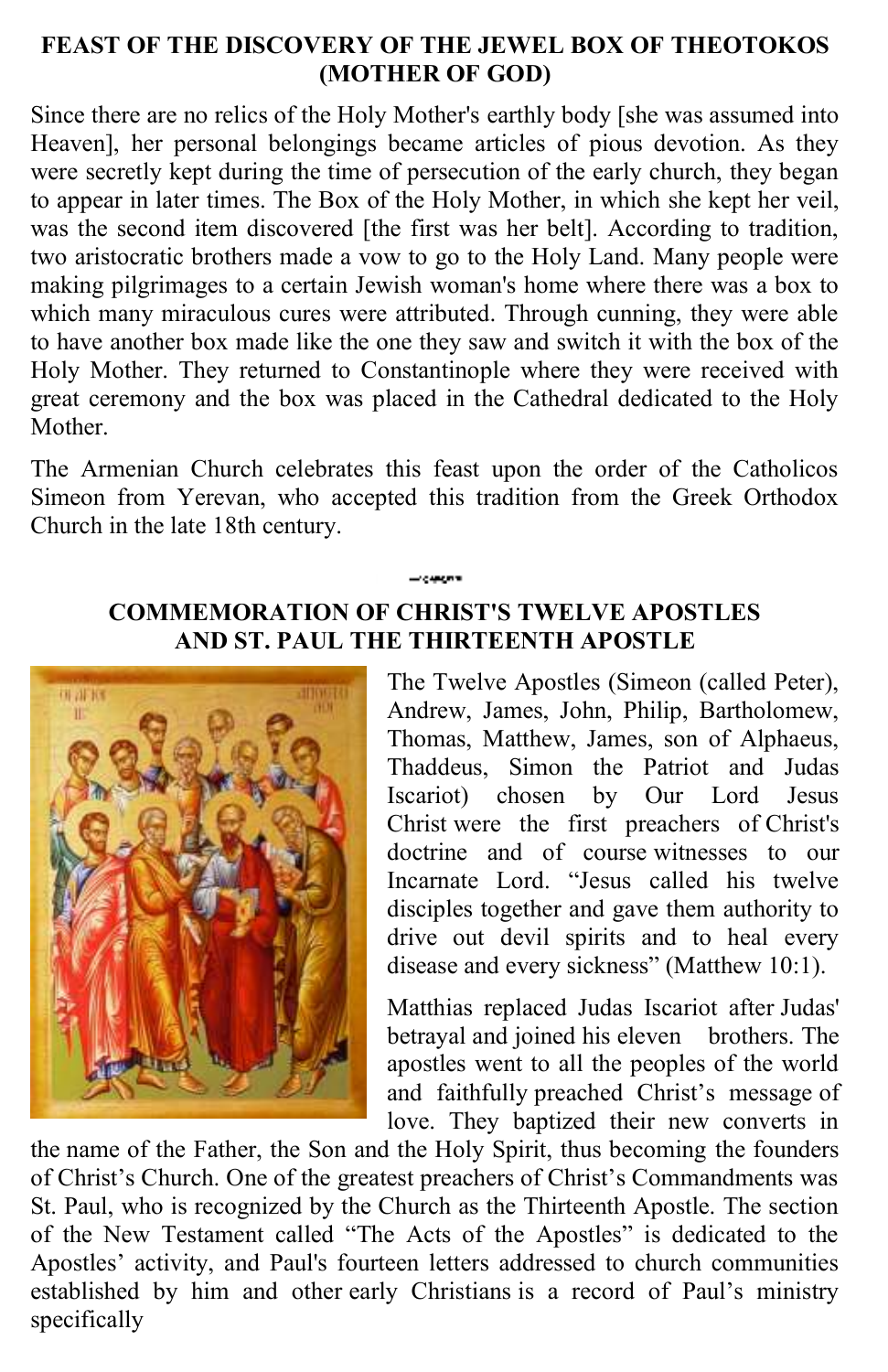#### **FEASTS AND FASTS**

| <b>Monday</b> , July 6   | Commemoration of Sts. Kalistratos and his 49  |  |  |
|--------------------------|-----------------------------------------------|--|--|
|                          | companions, and Lukianos the Priest           |  |  |
| Tuesday, July 7          | Commemoration of the Prophet Zechariah        |  |  |
| <b>Wednesday, July 8</b> | Fast                                          |  |  |
| Thursday, July 9         | Commemoration of the Prophet Elisha           |  |  |
| Frdiay, July 10          | Fast                                          |  |  |
| S aturday, July 11       | Commemoration of Christ's twelve Apostles and |  |  |
|                          | thirteenth Apostle - St. Paul                 |  |  |

## **NAME DAY CELEBRATIONS**

Whenever you know a friend or loved one whose Name Day/Feast Day is soon to be celebrated, honor the person by presenting them with a lit candle saying, *"Anoonovut abrees"* or *"Anoonovut dzeranas"* ("May you grow old with your name"). Or you can simply say, "Happy Name Day!"

**NAME DAYS celebrated this week**: Mary, Marie, Mariam, Marina (July 5), Zecharia (July 7), Elisha (July 8), Paul and Boghos. (July 11).

## **JOINT BIBLE STUDY**

St. James Armenian Church and St, Gregory the Illuminator Armenian Church invite you to join online joint bible study every Wednesday at 7 PM led by Fr. Andreas and Fr, Hovhan. Email Fr. Andreas at [fr.andreas@gmail.com](mailto:fr.andreas@gmail.com) to register and to receive the link.

## **BADARAK PEW BOOKS**

Dear Parishioners, as a precasionary measure we have collected the pew books that were previousely used to follow Badarak. We are happy to inform you that the electronic version of the book is avaialable in the KIRAKI-ԿԻՐԱԿԻ mobile app. The app is avaialable for both Apple and Android devices.

Click here to download from Google Play store



Click here to download from Apple App store

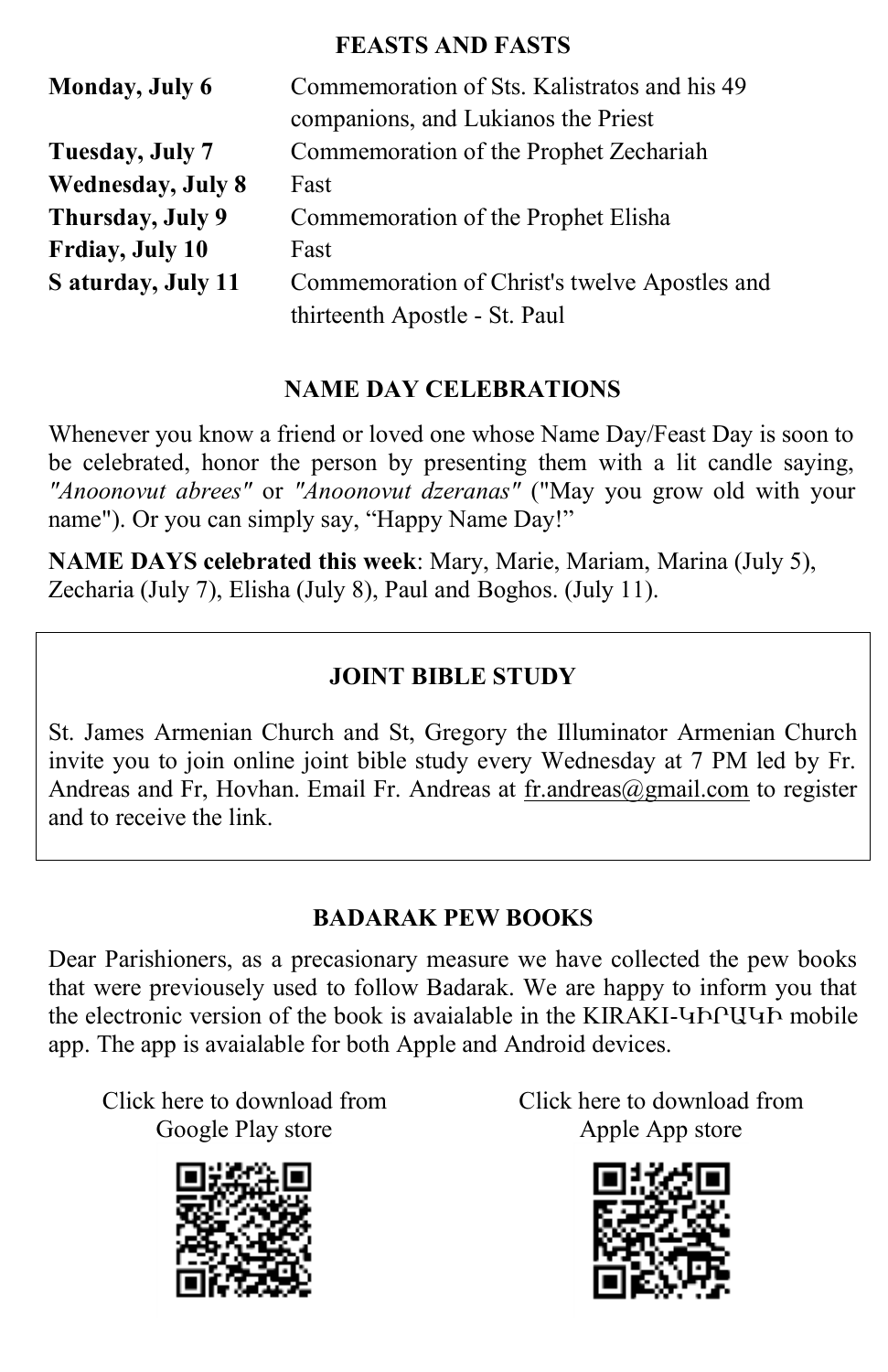# **SCRIPTURE READINGS**

## **Եսայու մարգարեությունը 2:5-11**

5 Արդ, ո՛վ տունդ Յակոբի, եկէք քայլենք Տիրոջ լոյսի մէջ: 6 Նա երես դարձրեց իր ժողովրդից՝ Յակոբի տնից, որովհետեւ նրանց երկիրը, ինչպէս այլազգիներինը, առաջուայ պէս լցուեց կախարդներով, եւ նրանք բազում այլազգի որդիներ ունեցան: 7 Նրանց երկիրը լցուեց ոսկով ու արծաթով, նրանց գանձերին թիւ չկար. նրանց երկիրը լցուեց երիվարներով, նրանց ռազմակառքերին թիւ չկար: 8 Նրանց երկիրը լցուեց իրենց իսկ ձեռքերով կերտուած գարշելի կուռքերով, եւ նրանք երկրպագեցին նրանց, որ իրենց մատներն էին ստեղծել: 9 Ստորացաւ մարդը, գետնամած խոնարհուեց տղամարդը, ես չեմ ների նրանց: 10 Արդ, Տիրոջ սարսափից ու նրա փառքի զօրութիւնից գնացէք քարերի տա՛կ մտէք, հողի մէ՛ջ թաքնուեցէք, երբ նա կյառնի երկիրը պատուհասելու: 11 Տէրը նայում է բարձունքից, իսկ մարդը խեղճ ու ողորմելի է. մարդկանց ամբարտաւանութիւնը պիտի խոնարհուի, ու այդ օրը միայն Տէրը պիտի բարձրանայ,

## **Պoղոս առաքեալի թուղթը հռոմեացիներուն 8:31-10:4**

 $31$ Ուրեմն ի՞նչ ըսենք այս բաներուն մասին. եթէ Աստուած մեր կողմն է, ո՞վ հակառակ է մեզի: [32](http://biblehub.com/romans/8-32.htm)Ա՛ն՝ որ չխնայեց իր իսկ Որդիին, հապա մատնեց զայն մեր բոլորին համար, ի՞նչպէս անոր հետ նաեւ պիտի չպարգեւէ մեզի բոլոր բաները: [33](http://biblehub.com/romans/8-33.htm)Ո՞վ պիտի մեղադրէ Աստուծոյ ընտրածները. Աստուա՛ծ է արդարացնողը: [34](http://biblehub.com/romans/8-34.htm)Ուրեմն ո՞վ է դատապարտողը. Քրիստոս՝ որ մեռաւ, մա՛նաւանդ յարութիւն առաւ եւ Աստուծոյ աջ կողմն է, ա՛ն կը բարեխօսէ մեզի համար: [35](http://biblehub.com/romans/8-35.htm)Ուրեմն ո՞վ պիտի զատէ մեզ Քրիստոսի սէրէն. տառապա՞նքը, կամ տագնա՞պը, կամ հալածա՞նքը, կամ սո՞վը, կամ մերկութի՞ւնը, կամ վտա՞նգը, կամ սո՞ւրը: [36](http://biblehub.com/romans/8-36.htm)(Ինչպէս գրուած է. «Քեզի՛ համար ամբողջ օրը կը մեռցուինք. սպանդանոցի ոչխարի պէս կը uեպուինք»:) [37](http://biblehub.com/romans/8-37.htm)Նոյնիսկ այս բոլոր բաներուն մէջ աւելի քան յաղթող կ'րլլանք անո՛վ՝ որ սիրեց մեզ: [38](http://biblehub.com/romans/8-38.htm)Որովհետեւ ես համոզուած եմ թէ ո՛չ մահը, ո՛չ կեանքը, ո՛չ հրեշտակները, ո՛չ իշխանութիւնները, ո՛չ զօրութիւնները, ո՛չ ներկայ բաները, ո՛չ գայիք բաները,  $\frac{39}{1}$  $\frac{39}{1}$  $\frac{39}{1}$  բարձրութիւնը, ո՛չ խորունկութիւնը, ո՛չ ալ ոեւէ ուրիշ արարած պիտի կարենայ զատել մեզ Աստուծոյ սէրէն, որ Քրիստոս Յիսուսով՝ մեր Տէրոջմով է:

 $1$ Ճշմարտութիւնը կ'ըսեմ Քրիստոսով ու չեմ ստեր, (իմ խղճմտանքս ալ կը վկայէ ինծի Սուրբ Հոգիով,) [2](http://biblehub.com/romans/9-2.htm)թէ մեծ տրտմութիւն ունիմ, եւ սիրտիս մէջ՝ յարատեւ ցաւ: [3](http://biblehub.com/romans/9-3.htm)Քանի որ կ՚ըղձայի ես ինքս նզովուած ըլլալ Քրիստոսէ, իմ եղբայրներուս՝ մարմինի կողմէն ազգականներուս համար, [4](http://biblehub.com/romans/9-4.htm)որոնք Իսրայելացի են: Անո՛նցն են որդեգրութիւնը, փառքը, ուխտերը, օրէնսդրութիւնը, պաշտամունքն ու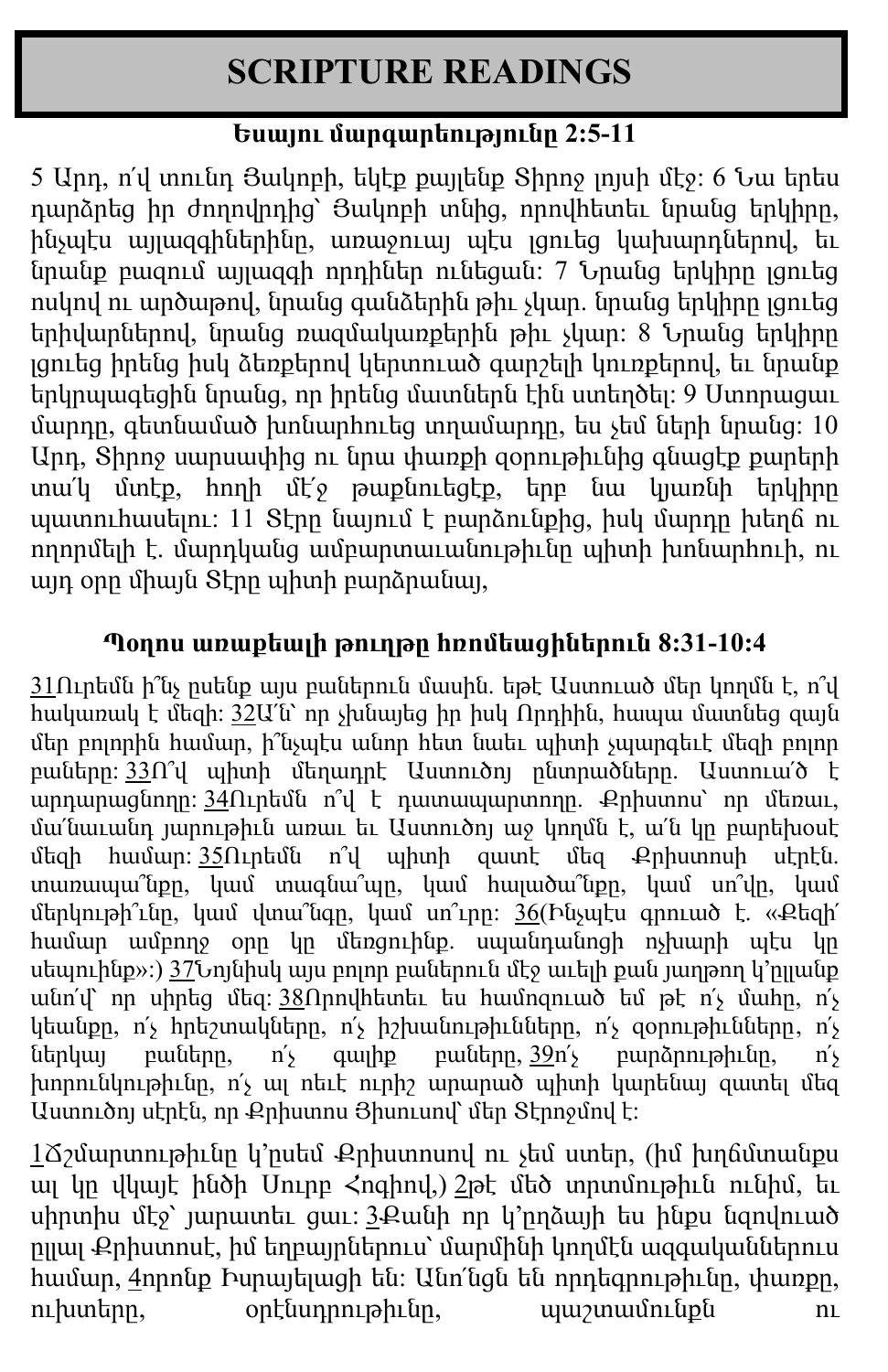խոստումները: [5](http://biblehub.com/romans/9-5.htm)Իրե՛նցն են նախահայրերը. իրենցմէ՛ ալ մարմինի կողմէն եկաւ Քրիստոս, որ բոլորին վրայ է, յաւիտեան օրհնեա՜լ Աստուած: Ամէն: [6](http://biblehub.com/romans/9-6.htm)Բայց Աստուծոյ խօսքը ապարդիւն նկատուելու չէ. քանի որ բոլոր Իսրայէլէ եղողները Իսրայելացի չեն, [7](http://biblehub.com/romans/9-7.htm)ո՛չ ալ բոլորը զաւակներ են՝ քանի որ Աբրահամի զարմն են. հապա ըսուեցաւ. «Իսահակի՛ անունով պիտի կոչուի քու զարմդ»: [8](http://biblehub.com/romans/9-8.htm)Այսինքն անոնք որ մարմինի զաւակներն են՝ Աստուծոյ զաւակները չեն. հապա խոստումի՛ն զաւակները զարմ կը սեպուին: [9](http://biblehub.com/romans/9-9.htm)Որովհետեւ խոստումին խօսքը սա՛ էր. «Այս ատեն պիտի գամ, ու Սառա որդի մը պիտի ունենայ»: [10](http://biblehub.com/romans/9-10.htm)Եւ ո՛չ միայն այդ, այլ նաեւ երբ Ռեբեկա յղացաւ մէկէն՝ մեր Իսահակ հօրմէն, [11](http://biblehub.com/romans/9-11.htm)(քանի որ զաւակները դեռ չծնած, ո՛չ ալ որեւէ բարիք կամ չարիք գործած, որպէսզի Աստուծոյ առաջադրութիւնը հաստատ մնայ՝ ընտրութեան համաձայն, [12](http://biblehub.com/romans/9-12.htm)այսինքն ո՛չ թէ գործերէն ըլլայ, հապա անկէ՛ որ կանչեց,) անոր ըսուեցաւ. [13](http://biblehub.com/romans/9-13.htm)«Երէցը պիտի ծառայէ կրտսերին», ինչպէս գրուած է. «Յակո՛բը սիրեցի, իսկ Եսաւը ատեցի»: [14](http://biblehub.com/romans/9-14.htm)Ուրեմն ի՞նչ ըսենք. միթէ Աստուծոյ քով անիրաւութի՞ւն կայ: Ամե՛նեւին: [15](http://biblehub.com/romans/9-15.htm)Որովհետեւ ան Մովսէսի կ՚ըսէ. «Անո՛ր որ պիտի ողորմիմ՝ կ՚ողորմիմ, եւ անո՛ր վրայ որ պիտի գթամ՝ կը գթամ»: [16](http://biblehub.com/romans/9-16.htm)Ուրեմն ո՛չ մարդուն ուզելէն, ո՛չ ալ վազելէն՝՝ կախեալ է, հապա Աստուծմէ՝ որ կ՚ողորմի: [17](http://biblehub.com/romans/9-17.htm)Քանի որ Գիրքը կ՚ըսէ Փարաւոնի. «Բարձրացուցի քեզ, որպէսզի իմ զօրութիւնս ցոյց տամ քու միջոցովդ, եւ իմ անունս հռչակուի ամբողջ երկրին մէջ»: [18](http://biblehub.com/romans/9-18.htm)Ուրեմն կ՚ողորմի որո՛ւն որ ուզէ, եւ կը խստացնէ զա՛յն որ ուզէ: [19](http://biblehub.com/romans/9-19.htm)Հետեւաբար դուն պիտի ըսես ինծի թէ "ա՛լ ինչո՞ւ կը մեղադրէ, որովհետեւ ո՞վ կրնայ ընդդիմանալ անոր ծրագիրին": [20](http://biblehub.com/romans/9-20.htm)Բայց դուն ո՞վ ես, ո՛վ մարդ, որ կը դիմադարձես Աստուծոյ: Միթէ կերտուած ը կրնա՞յ ըսել զինք կերտողին. «Ինչո՞ւ ա՛յսպէս շինեցիր զիս»: [21](http://biblehub.com/romans/9-21.htm)Միթէ բրուտը իրաւասութիւն չունի՞ կաւին վրայ, որ նոյն զանգուածէն շինէ անօթ մը՝ պատիւի համար, իսկ ուրիշ մը՝ անպատուութեան համար: [22](http://biblehub.com/romans/9-22.htm)Ի՞նչ կրնանք ըսել՝ եթէ Աստուած, ուզելով ցոյց տալ իր բարկութիւնը եւ գիտցնել իր զօրութիւնը, շատ համբերատարութեամբ տոկաց կորսուելու պատրաստուած բարկութեան անօթներուն, [23](http://biblehub.com/romans/9-23.htm)որպէսզի գիտցնէ իր փառքին ճոխութիւնը՝ ողորմութիւն գտնող անօթներուն, որ նախապէս պատրաստեց փառքի համար, [24](http://biblehub.com/romans/9-24.htm)այսինքն՝ մեզի, որ կանչեց ո՛չ միայն Հրեաներէն, այլ նաեւ հեթանոսներէն, [25](http://biblehub.com/romans/9-25.htm)ինչպէս Ովսէէի մէջ ալ կ՚ըսէ. «Իմ ժողովուրդս չեղողը՝ "իմ ժողովուրդս" պիտի կոչեմ, ու սիրելի չեղողը՝ "սիրելի": [26](http://biblehub.com/romans/9-26.htm)Եւ այն տեղը՝ ուր անոնց ըսուած էր. "Դութ իմ ժողովուրդս չէք", հոն անոնք պիտի կոչուին "ապրող Աստուծոյ որդիները": [27](http://biblehub.com/romans/9-27.htm)Եսայի ալ Իսրայէլի մասին կ՚աղաղակէ. «Նոյնիսկ եթէ Իսրայէլի որդիներուն թիւը ծովու աւազին չափ ըլլայ, միայն մնացորդ մը պիտի փրկուի: [28](http://biblehub.com/romans/9-28.htm) Քանի որ ան պիտի կատարէ իր խօսքը, կտրուկ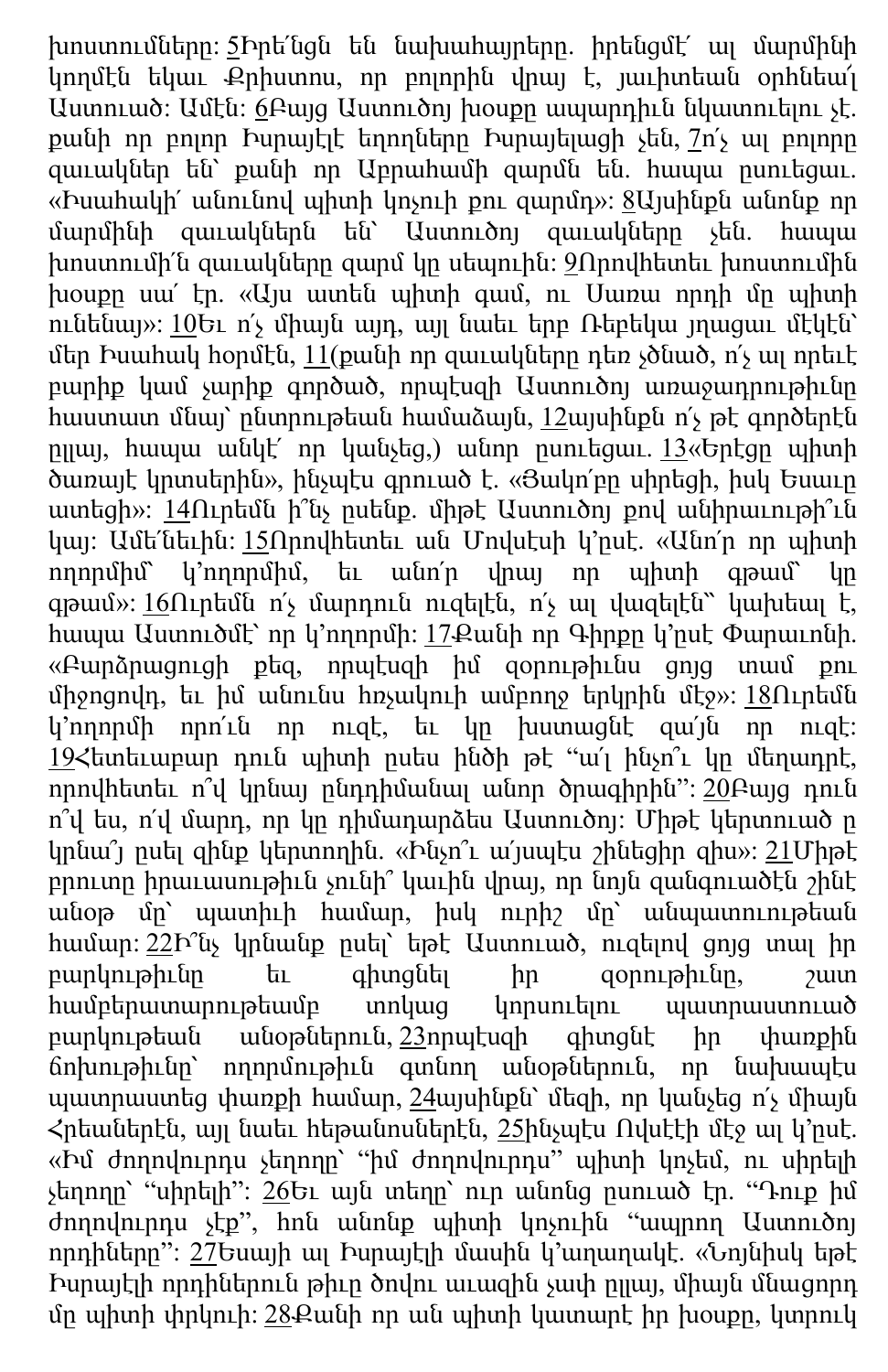կերպով եւ արդարութեամբ. Տէրը կտրուկ կերպով պիտի իրագործէ իր խօսքը երկրի վրայ»: [29](http://biblehub.com/romans/9-29.htm)Եւ ինչպէս Եսայի նախապէս ըսաւ. «Եթէ զօրքերու Տէրը զարմ մը թողուցած չըլլար մեզի, մենք պիտի ըլլայինք Սոդոմի պէս, ու պիտի նմանէինք Գոմորի»: [30](http://biblehub.com/romans/9-30.htm)Ուրեմն ի՞նչ ըսենք: Հետեւեա՛լը, թէ հեթանոսները՝ որոնք հետամուտ չէին արդարութեան՝ հասան արդարութեան, ա՛յն արդարութեան՝ որ հաւատքէն է. [31](http://biblehub.com/romans/9-31.htm)իսկ Իսրայէլ՝ որ հետամուտ էր արդարութեան Օրէնքին՝ չհասաւ արդարութեան Օրէնքին: [32](http://biblehub.com/romans/9-32.htm)Ինչո՞ւ. որովհետեւ ուզեց արդարանալ ո՛չ թէ հաւատքով, հապա որպէս թէ Օրէնքին գործերով: Արդարեւ անոնք գայթեցան սայթաքումի քարին վրայ,

[33](http://biblehub.com/romans/9-33.htm)ինչպէս գրուած է. «Ահա՛ Սիոնի մէջ կը դնեմ սայթաքումի քար մը ու գայթակղութեան ժայռ մը, եւ ո՛վ որ հաւատայ անոր՝ ամօթահար  $up$ այի չու

[1](http://biblehub.com/romans/10-1.htm)Եղբայրնե՛ր, սիրտիս բաղձանքն է, նաեւ Աստուծոյ ուղղած աղերսանքս՝ Իսրայէլի համար, որ անոնք փրկուին: [2](http://biblehub.com/romans/10-2.htm)Որովհետեւ ես անոնց համար կը վկայեմ թէ նախանձախնդրութիւն ունին Աստուծոյ հանդէպ, բայց ո՛չ թէ գիտակցութեամբ: [3](http://biblehub.com/romans/10-3.htm)Քանի որ՝ անգիտանալով Աստուծոյ արդարութիւնը եւ ջանալով հաստատել իրե՛նց արդարութիւնը՝ անոնք չհպատակեցան Աստուծոյ արդարութեան: [4](http://biblehub.com/romans/10-4.htm)Որովհետեւ Քրիստո՛ս է Օրէնքին վախճանը՝ ամէն հաւատացեալի արդարութեան համար:

## **Մատթէոս 13:24-30**

 $24$ Ուրիշ առակ մըն ալ առաջարկեց անոնց ու ըսաւ. «Երկինքի թագաւորութիւնը նմանեցաւ մարդու մը, որ իր արտին մէջ լաւ սերմ ցանեց: [25](http://biblehub.com/matthew/13-25.htm)Մինչ մարդիկ կը քնանային՝ իր թշնամին եկաւ, որոմ ցանեց ցորենին մէջ եւ գնաց: [26](http://biblehub.com/matthew/13-26.htm)Երբ խոտը ծաղկեցաւ ու պտուղ բերաւ, այն ատեն որոմն ալ երեւցաւ: [27](http://biblehub.com/matthew/13-27.htm)Ուստի հողատիրոջ ծառաները մօտեցան եւ ըսին անոր. "Տէ՛ր, դուն լաւ սերմ չցանեցի՞ր արտիդ մէջ. ուրեմն որոմը ուրկէ՞ է": [28](http://biblehub.com/matthew/13-28.htm)Ան ալ ըսաւ անոնց. "Թշնամի մը ըրած է ասիկա": Ծառաները ըսին իրեն. "Ուստի կ՚ուզե՞ս որ երթանք ու քաղենք զանոնք":  $29$ Խսկ ան ըսաւ. "Ո՛չ, որպէսզի երբ որոմը քաղէք՝ ցորենն ալ չփրցնէք անոր հետ: [30](http://biblehub.com/matthew/13-30.htm)Թո՛յլ տուէք որ երկուքն ալ միասին աճին՝ մինչեւ հունձքի ատենը": Եւ հունձքի ատենը պիտի ըսեմ հնձողներուն. "Նախ որո՛մը քաղեցէք ու խուրձ-խուրձ կապեցէ՛ք՝ այրելու համար, իսկ ցորենը ժողվեցէ՛ք իմ ամբարս"»:

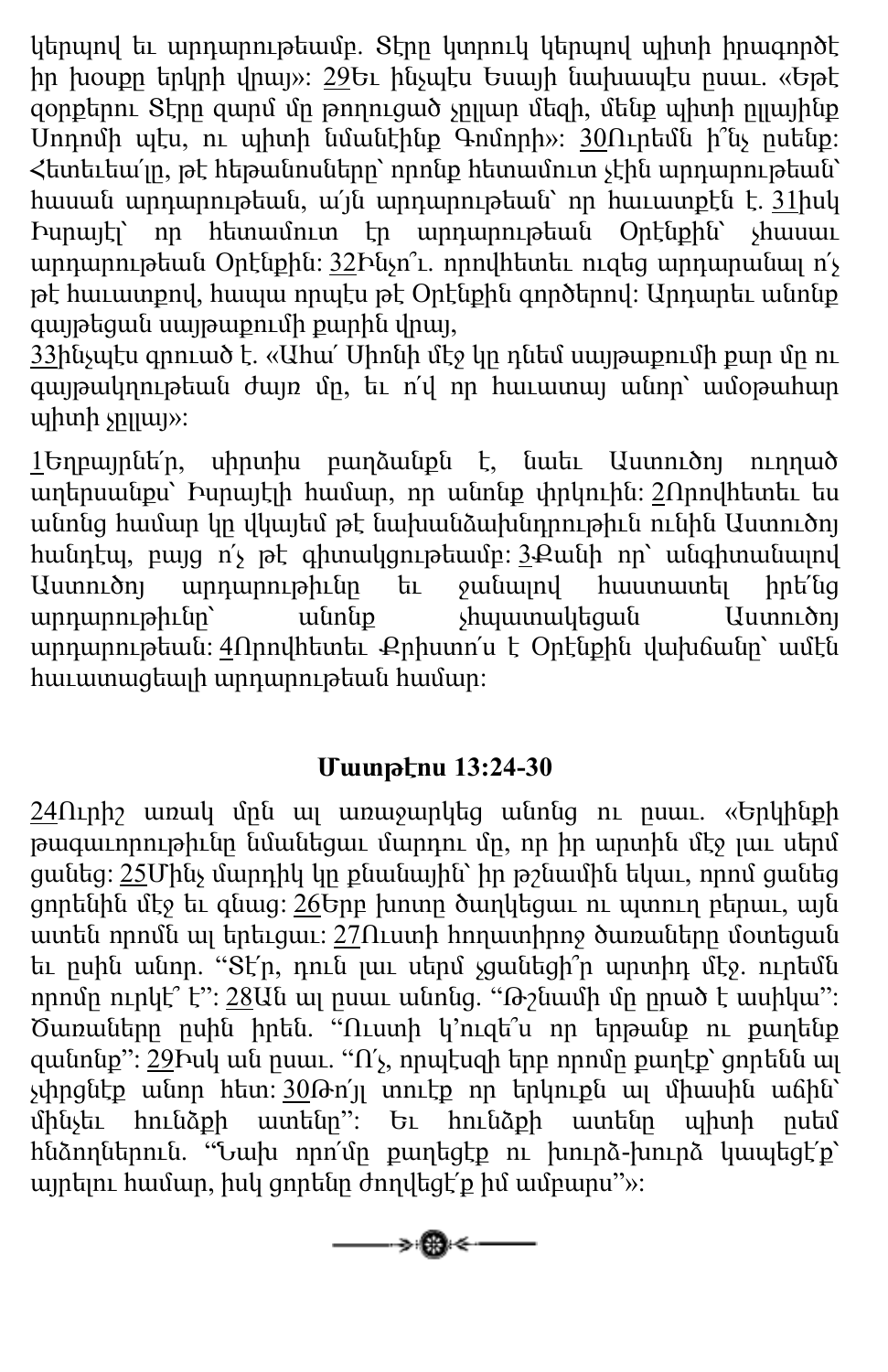#### **Isaiah 2:5-11**

5 O house of Jacob, come ye, and let us walk in the light of the LORD. 6 Therefore thou hast forsaken thy people the house of Jacob, because they be replenished from the east, and are soothsayers like the Philistines, and they please themselves in the children of strangers. 7 Their land also is full of silver and gold, neither is there any end of their treasures; their land is also full of horses, neither is there any end of their chariots: 8 Their land also is full of idols; they worship the work of their own hands, that which their own fingers have made: 9 And the mean man boweth down, and the great man humbleth himself: therefore forgive them not. 10 Enter into the rock, and hide thee in the dust, for fear of the LORD, and for the glory of his majesty. 11 The lofty looks of man shall be humbled, and the haughtiness of men shall be bowed down, and the LORD alone shall be exalted in that day.

#### **St. Paul's Epistle to the Romans 8:31-10:4**

31 What shall we then say to these things? If God be for us, who can be against us? 32 He that spared not his own Son, but delivered him up for us all, how shall he not with him also freely give us all things? 33 Who shall lay any thing to the charge of God's elect? It is God that justifieth. 34 Who is he that condemneth? It is Christ that died, yea rather, that is risen again, who is even at the right hand of God, who also maketh intercession for us. 35 Who shall separate us from the love of Christ? shall tribulation, or distress, or persecution, or famine, or nakedness, or peril, or sword? 36 As it is written, For thy sake we are killed all the day long; we are accounted as sheep for the slaughter. 37 Nay, in all these things we are more than conquerors through him that loved us. 38 For I am persuaded, that neither death, nor life, nor angels, nor principalities, nor powers, nor things present, nor things to come, 39 Nor height, nor depth, nor any other creature, shall be able to separate us from the love of God, which is in Christ Jesus our Lord.

9 1 I say the truth in Christ, I lie not, my conscience also bearing me witness in the Holy Ghost, 2 That I have great heaviness and continual sorrow in my heart. 3 For I could wish that myself were accursed from Christ for my brethren, my kinsmen according to the flesh: 4 Who are Israelites; to whom pertaineth the adoption, and the glory, and the covenants, and the giving of the law, and the service of God, and the promises; 5 Whose are the fathers, and of whom as concerning the flesh Christ came, who is over all, God blessed for ever. Amen. 6 Not as though the word of God hath taken none effect. For they are not all Israel, which are of Israel: 7 Neither, because they are the seed of Abraham, are they all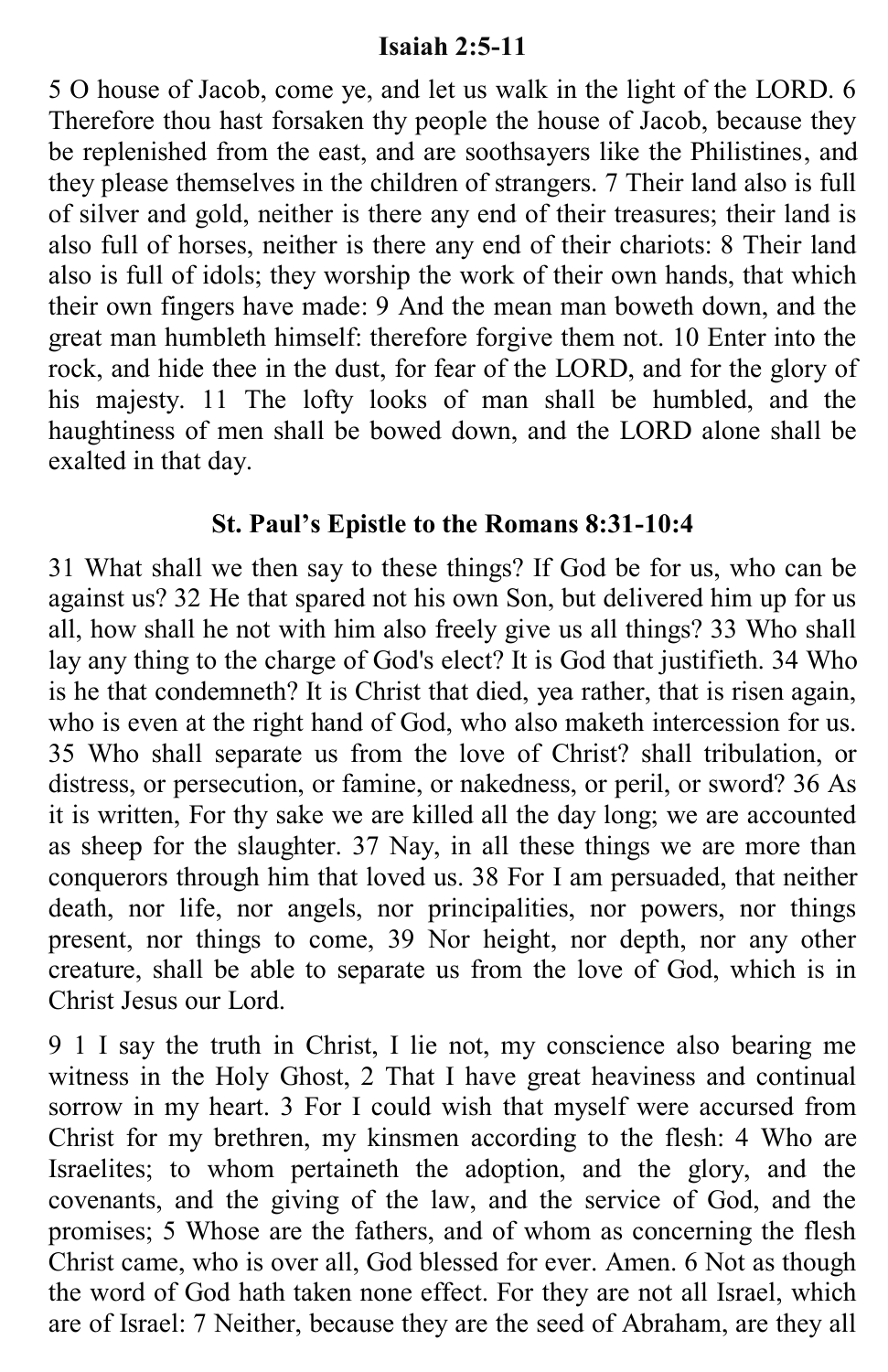children: but, In Isaac shall thy seed be called. 8 That is, They which are the children of the flesh, these are not the children of God: but the children of the promise are counted for the seed. 9 For this is the word of promise, At this time will I come, and Sara shall have a son. 10 And not only this; but when Rebecca also had conceived by one, even by our father Isaac; 11 (For the children being not yet born, neither having done any good or evil, that the purpose of God according to election might stand, not of works, but of him that calleth;) 12 It was said unto her, The elder shall serve the younger. 13 As it is written, Jacob have I loved, but Esau have I hated. 14 What shall we say then? Is there unrighteousness with God? God forbid. 15 For he saith to Moses, I will have mercy on whom I will have mercy, and I will have compassion on whom I will have compassion. 16 So then it is not of him that willeth, nor of him that runneth, but of God that sheweth mercy. 17 For the scripture saith unto Pharaoh, Even for this same purpose have I raised thee up, that I might shew my power in thee, and that my name might be declared throughout all the earth. 18 Therefore hath he mercy on whom he will have mercy, and whom he will he hardeneth. 19 Thou wilt say then unto me, Why doth he yet find fault? For who hath resisted his will? 20 Nay but, O man, who art thou that repliest against God? Shall the thing formed say to him that formed it, Why hast thou made me thus? 21 Hath not the potter power over the clay, of the same lump to make one vessel unto honour, and another unto dishonour? 22 What if God, willing to shew his wrath, and to make his power known, endured with much longsuffering the vessels of wrath fitted to destruction: 23 And that he might make known the riches of his glory on the vessels of mercy, which he had afore prepared unto glory, 24 Even us, whom he hath called, not of the Jews only, but also of the Gentiles? 25 As he saith also in Osee, I will call them my people, which were not my people; and her beloved, which was not beloved. 26 And it shall come to pass, that in the place where it was said unto them, Ye are not my people; there shall they be called the children of the living God. 27 Esaias also crieth concerning Israel, Though the number of the children of Israel be as the sand of the sea, a remnant shall be saved: 28 For he will finish the work, and cut it short in righteousness: because a short work will the Lord make upon the earth. 29 And as Esaias said before, Except the Lord of Sabaoth had left us a seed, we had been as Sodoma, and been made like unto Gomorrha. 30 What shall we say then? That the Gentiles, which followed not after righteousness, have attained to righteousness, even the righteousness which is of faith. 31 But Israel, which followed after the law of righteousness, hath not attained to the law of righteousness. 32 Wherefore? Because they sought it not by faith, but as it were by the works of the law. For they stumbled at that stumblingstone; 33 As it is written, Behold, I lay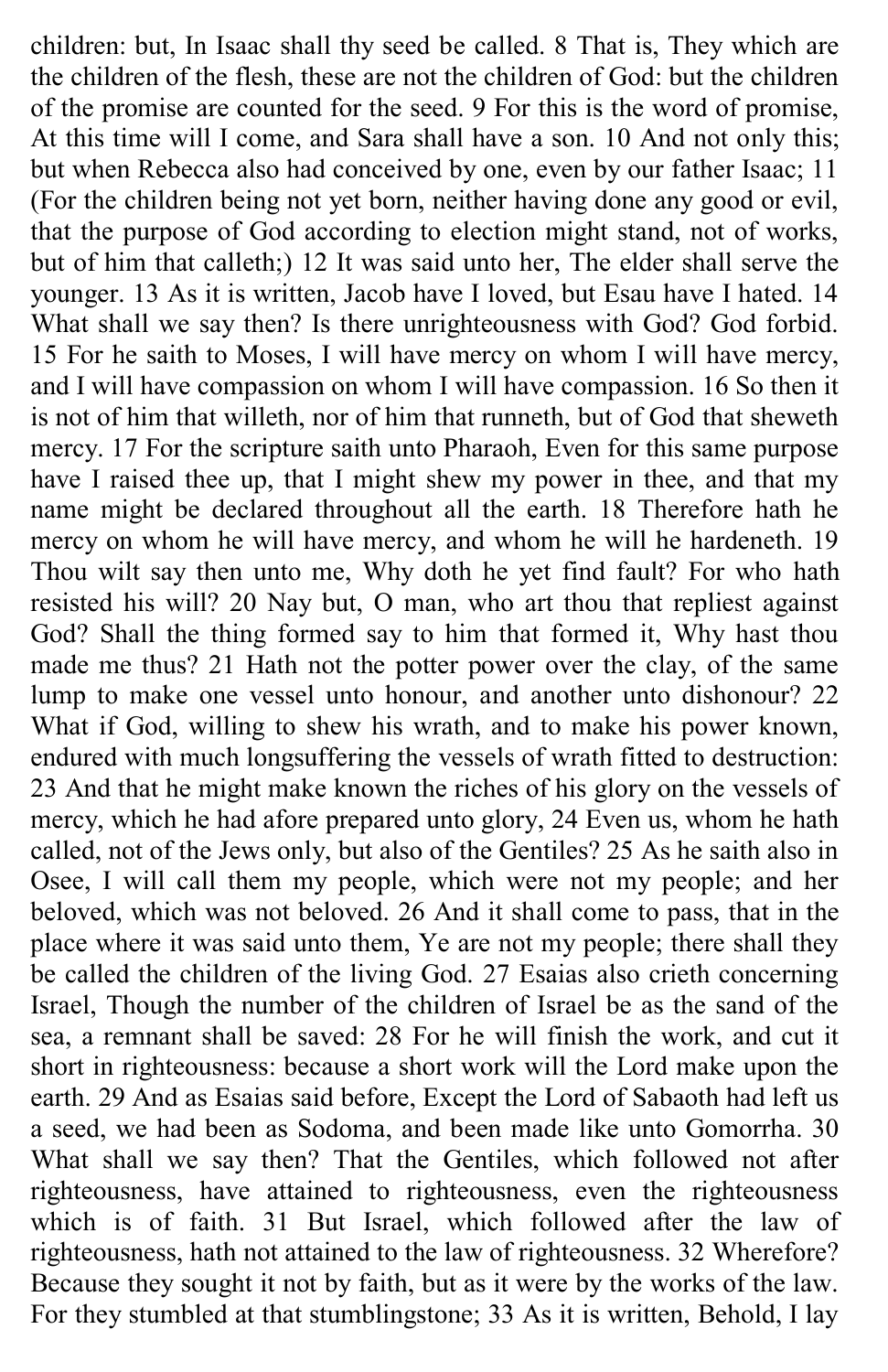in Sion a stumblingstone and rock of offence: and whosoever believeth on him shall not be ashamed.

10 1 Brethren, my heart's desire and prayer to God for Israel is, that they might be saved. 2 For I bear them record that they have a zeal of God, but not according to knowledge. 3 For they being ignorant of God's righteousness, and going about to establish their own righteousness, have not submitted themselves unto the righteousness of God. 4 For Christ is the end of the law for righteousness to every one that believeth.

## **Matthew 13:24-30**

**24**Jesus told them another parable: "The kingdom of heaven is like a man who sowed good seed in his field. **25**But while everyone was sleeping, his enemy came and sowed weeds among the wheat, and went away. **26**When the wheat sprouted and formed heads, then the weeds also appeared. **27**"The owner's servants came to him and said, 'Sir, didn't you sow good seed in your field? Where then did the weeds come from?' 28 "'An enemy did this,' he replied.

"The servants asked him, 'Do you want us to go and pull them up?' **29**"'No,' he answered, 'because while you are pulling the weeds, you may uproot the wheat with them. **30**Let both grow together until the harvest. At that time I will tell the harvesters: First collect the weeds and tie them in bundles to be burned; then gather the wheat and bring it into my barn.'"

## **SCRIPTURE READINGS FOR THIS WEEK**

| <b>Monday</b>   | Proverbs 1:1-9; Isaiah 41:1-3; Hebrews 12:1-7; Mark 13:9-13 |  |
|-----------------|-------------------------------------------------------------|--|
| Tuesday         | Zechariah 3:7-4:9; 1 Corinthians 12:28-13:3; Matthew 23:34- |  |
|                 | 39                                                          |  |
|                 | Wednesday Romans 10:5-17; Matthew 13:31-42                  |  |
| <b>Thursday</b> | 2 Kings 13:14-21; 1 Corinthians 2:6-10; Luke 4:25-30        |  |
| Friday          | Romans 11:1-12; Matthew 13:43-52                            |  |
| <b>Saturday</b> | Wisdom 9:9-10:2; Exodus 15:23-27; 1 Thessalonians 2:9-16;   |  |
|                 | Matthew 9:36-10:7                                           |  |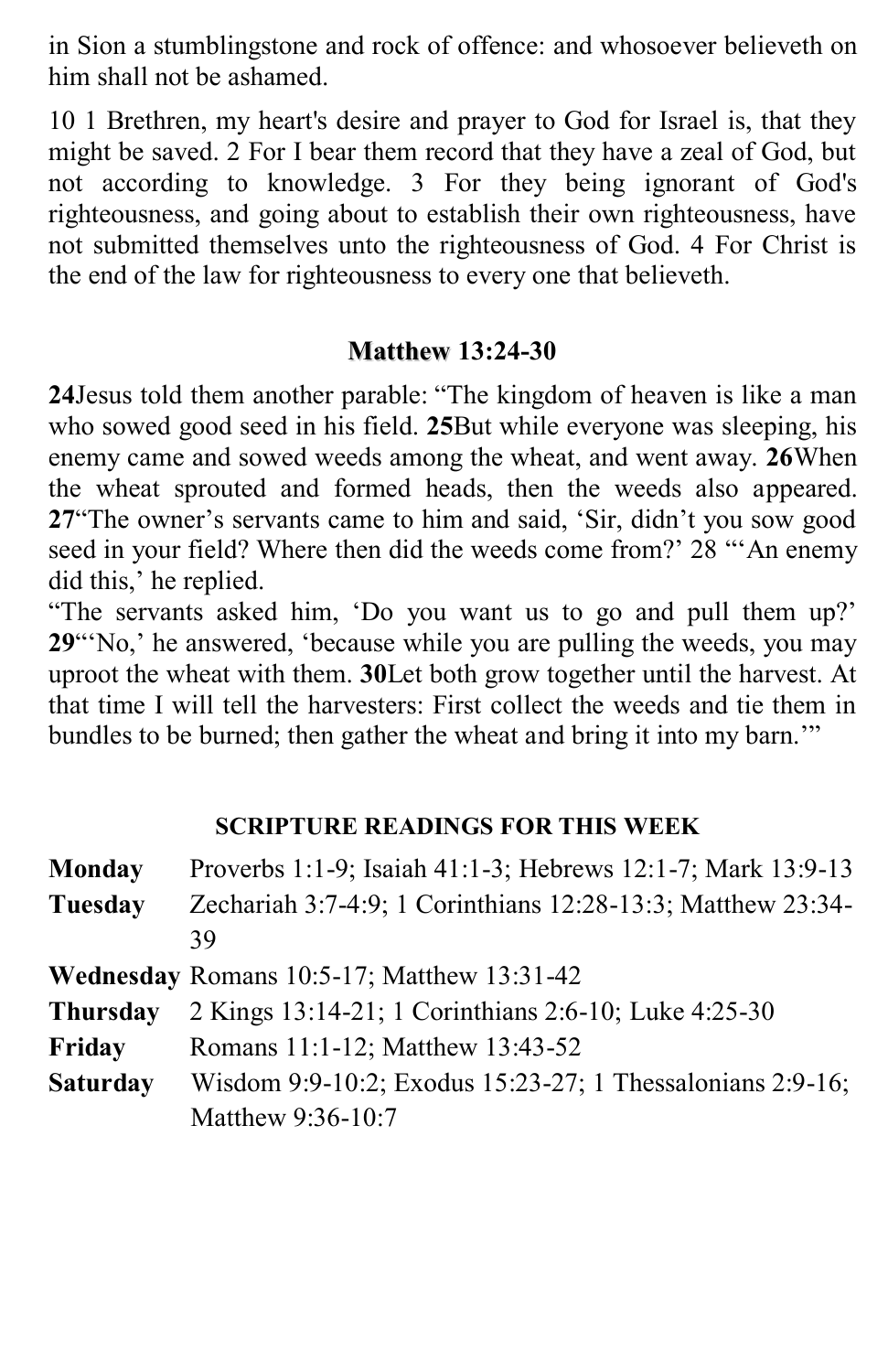## **DOWNLOAD ST. JAMES ARMENIAN CHURCH APP** *DESEELK*

*DESEELK* connects users to a variety of helpful resources: details about upcoming events, the latest posts on St. James' Facebook page, photo galleries and other relevant content. You can share the link to the app via Twitter, Facebook or email.

*DESEELK* is the quickest, simplest and most convenient way to stay current with the goings on at St. James. Download the app today!!!

St. James official mobile app, *DESEELK*, is now available for both Adroid and Apple users.

**Android users can download the app from Google Play store.**

 **Apple users scan the code below.**





Contact church office if you have any questions or need assistance.

#### **MEMBERSHIP**

Many parishioners have told us that they would appreciate reminders about membership dues. So, this is our first reminder of the year! Please take a look at your checkbook or other records. If you have not yet submitted your membership dues for 2020, now is a great time to send in your 2020 St. James membership dues. Annual membership dues are \$125 per person; \$100 per person over 65; \$30 for students.

There are two easy ways to submit your membership dues. The first way is by check, made out to St. James Armenian Church.

It's also easy to send your membership dues or steeple contribution via St. James website [www.stjamesevanston.org](http://www.stjamesevanston.org/)

Thank you for helping our church to keep its memberships rolls up to date!

## **ALTAR FLOWERS**

Please consider donating flowers to adorn the Holy Altar. You may either bring flowers or make a monetary donation towards the purchase. Sign-up sheet is in Nishan Hall.